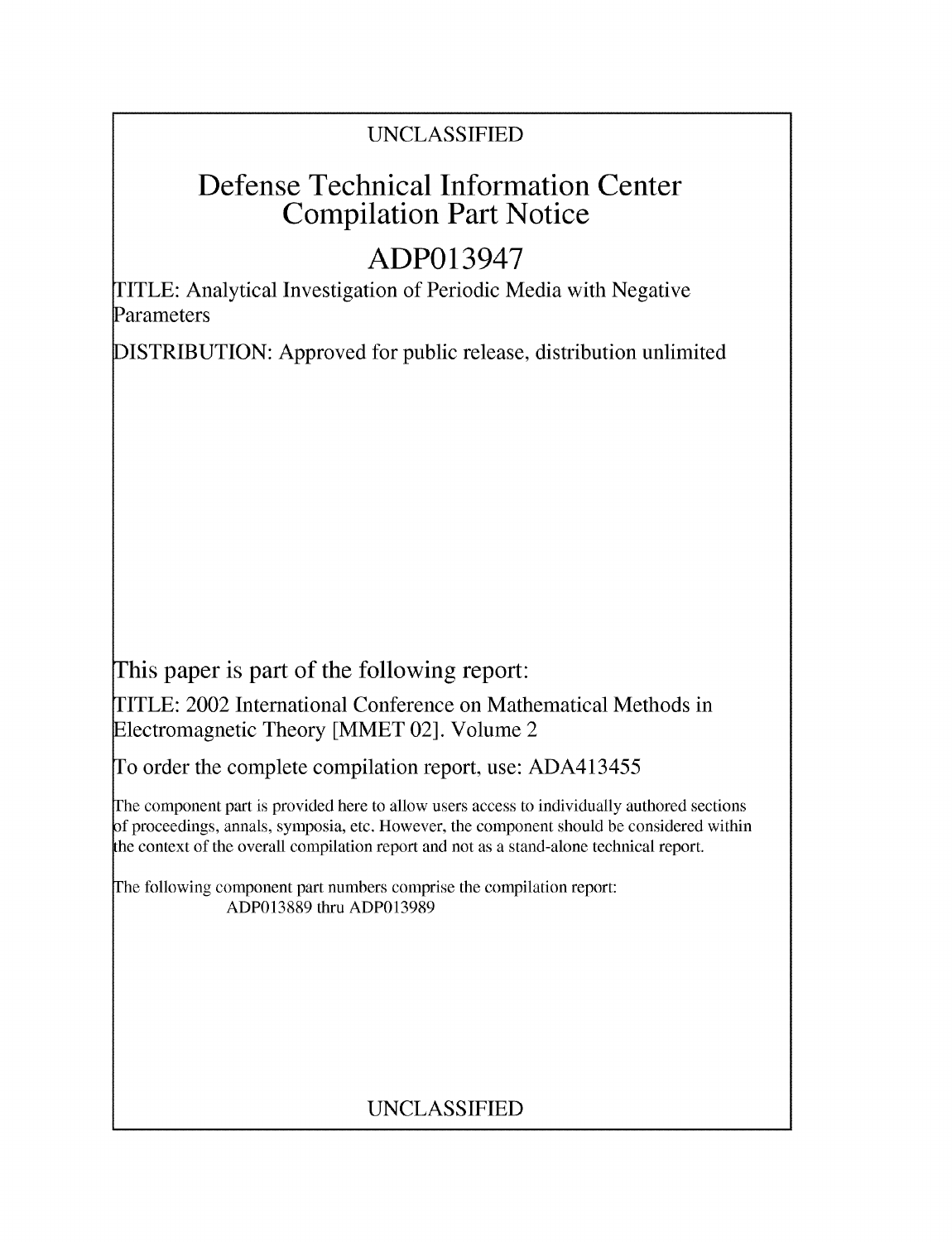### **ANALYTICAL INVESTIGATION** OF PERIODIC **MEDIA** WITH **NEGATIVE** PARAMETERS

K. Vytovtov

Radiophisics Department, Dnepropetrovsk National University, Dnepropetrovsk-50, Ukraine 49050, e-mail: vytovtov@mailru.com

#### ABSTRACT

The electromagnetic properties of an artificial layered material with negative permittivity and permibility are studied analytically. To analyses the translation matrix method is employed. The translation matrix for multilayered structure is found in analytical form. The reflection and propagation coefficients of multilayered plate are written in analytical form. The propagation conditions of a wave within periodic layered structure with negative parameters are obtained in analytical form.

#### INTRODUCTION

Materials with negative permittivity and permibility are very interesting at last time for theoretical and experimental investigation. The wave behavior within homogeneous material has been described in [1] at first. The experimental research proofing of existence of such media has been presented in [2]. The possible kinds of different material with negative parameters have been described in [2,3,4]. Probable applications of such material have been considered in [5]. Possibility of having negative permittivity and permeability in omega media for certain range of frequencies has been shown in [6] However the periodic structures with negative parameters have not been considered. The problem of propagation and reflection by an inhomogeneous (layered) plate is also interesting for our consideration.

#### **STATEMENT** OF THE PROBLEM

The layered medium with negative parameters  $\mu$  and  $\epsilon$  of the layers is considered in this work. Our purpose is investigation of the propagation conditions of the wave within an infinite periodic layered medium with arbitrary number of layers and the propagation and reflection coefficients of a multilayered plate. The translation matrix method is used for analysis. The translation matrix relates the field components and derivations at end of the period to these at beginning of this period. The propagation conditions will have been found in the analytical form also. Using the translation matrix the expressions of the propagation and reflection coefficients will have been written in analytical form.

#### **TRANSLATION** MATRIX

Translation matrix of a layer with negative permittivity and permibility is

$$
\mathbf{M}_{i} = \begin{vmatrix} \cos k|z & j & k \sin k|z| \\ \frac{j}{k} \sin k|z| & \cos k|z| \end{vmatrix}
$$

The translation matrix for a multilayered structure is found as production of matrices of the layers and after mathematical transformations we can write

KIEV, UKRAINE, IX-TH INTERNATIONAL CONFERENCE ON MATHEMATICAL METHODS IN ELECTROMAGNETIC THEORY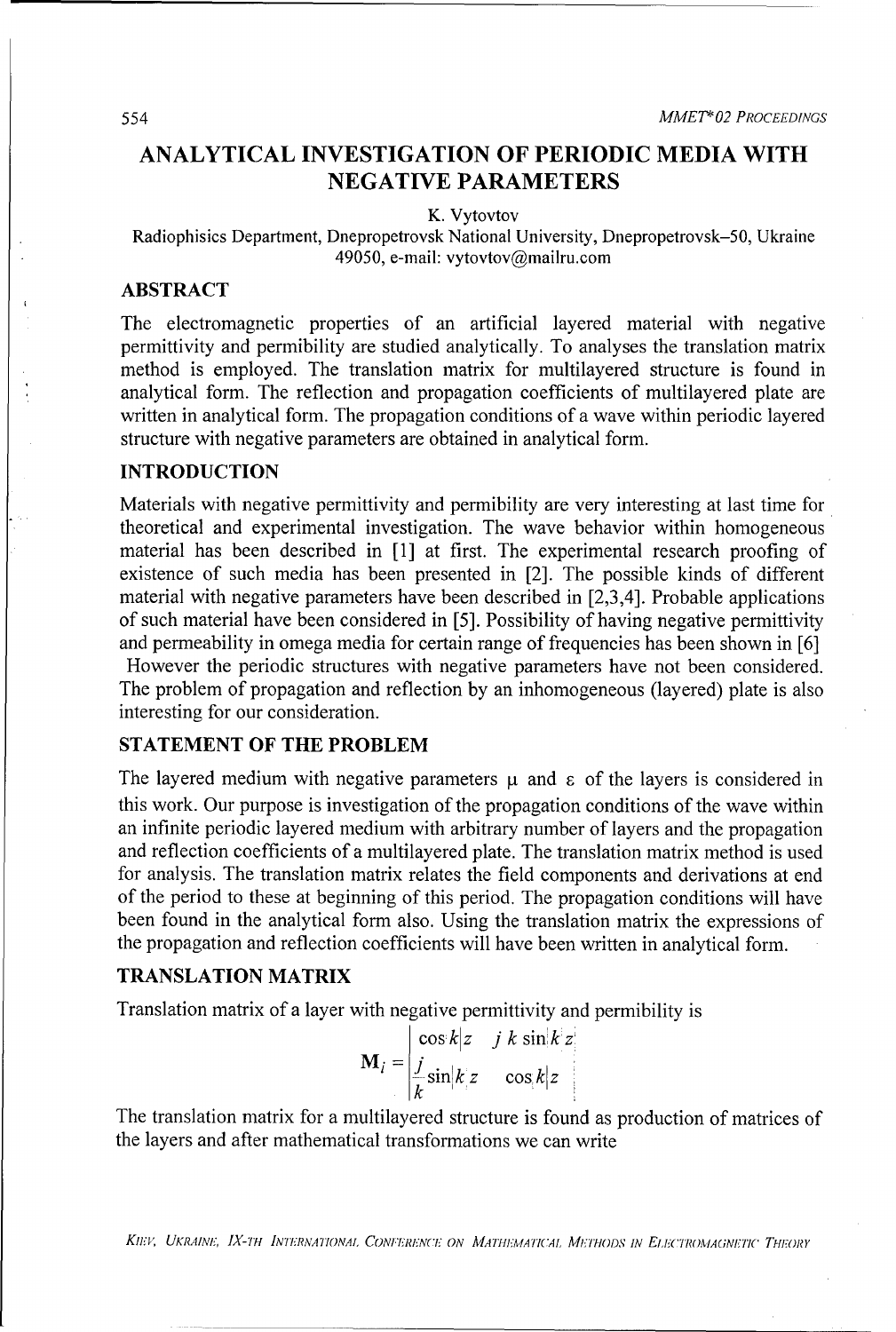*MMETh 02 PROCEEDINGS* 555

$$
\mathbf{L}(\Lambda) = \sum_{q=1}^{2^{N-1}} \left\{ \frac{1}{2^{N-1}} f_{q,N} \sqrt{k_N/k_1} \times e^{\sum_{i=1}^{N-1} \mathrm{Ln} \left( 1 + \frac{k_{i+1} f_{q,i+1}}{k_i f_{q,i}} \right)} \times \mathbf{L}_q \right\},
$$

where

$$
\mathbf{L}_{q} = \sqrt{\frac{k_{1}}{k_{N}}}\cos\left[\sum_{i=1}^{N}(\varphi_{i}f_{q,i})\right] - j\sqrt{k_{1}k_{N}}\sin\left[\sum_{i=1}^{N}(\varphi_{i}f_{q,i})\right] - j\sqrt{k_{1}k_{N}}\cos\left[\sum_{i=1}^{N}(\varphi_{i}f_{q,i})\right] - \sqrt{\frac{k_{N}}{k_{1}}}\cos\left[\sum_{i=1}^{N}(\varphi_{i}f_{q,i})\right] - f_{q,i} = sign\left\{\sin\left[\frac{\pi}{2^{N+1-i}}(2q-1)\right]\right\}.
$$

is the optical thickness of the i-th wave.  $f_{q,i}$  is the function introduced in [7].

According with the stable theory the propagation conditions in an infinite medium is determined by the expression  $tr L = \pm 2$ . Thus for the considered case we have

$$
\sum_{q=1}^{2^{N-1}} \frac{1}{2^{N-1}} f_{q,N}\left(\frac{k_N}{k_1} + \frac{k_1}{k_N}\right) \times e^{\sum_{i=1}^{N-1} \ln\left(1 + \frac{k_{i+1}f_{q,i+1}}{k_i f_{q,i}}\right)} \cos\left[\sum_{i=1}^N (\varphi_i f_{q,i})\right] = 2.
$$

#### PROPAGATION **AND** REFLECTION **COEFFICIENTS**

The propagation and reflection coefficients of multilayered plate are written in the form analogous to ones for an isotropic layered plate

$$
R = \frac{\left(M_{11} + M_{12}\sigma_2\right)\sigma_1 - \left(M_{21} + M_{22}\sigma_2\right)}{\left(M_{11} + M_{12}\sigma_2\right)\sigma_1 + \left(M_{21} + M_{22}\sigma_2\right)} \quad T = \frac{2\sigma_1}{\left(M_{11} + M_{12}\sigma_2\right)\sigma_1 + \left(M_{21} + M_{22}\sigma_2\right)}
$$

Here  $\sigma_{1,2}$  is the wavenumbers in first and second medium accordingly,  $M_{kl}$  is the element of the translation matrix.

#### **NUMERICAL** EXAMPLE

For example the two-layered medium with the parameters  $\epsilon_1 = -1.1 \epsilon_2 = 12 \mu_1 = -1 \mu_2 = -1 d_1 = 7 \times 10^{-6} d_2 = 0.1$  is considered. Wave propagation normal to the interfaces is studied.

The dependence of the module of the eigennumber of the translation matrix on frequency is shown in Fig.1 and Fig.2. As it is seen that in low frequency region there are propagation regions, but in high-frequency region there only points of propagation instead regions.

The dependence of the reflection coefficient on frequency is presented in Fig.3. In region to 5 GHz the reflection coefficient has resonances. The physical reason of this is the fact that the wave is not extinguished completely in the layer with negative parameters.

KIEV, UKRAINE, IX-TH *INTERNATIONAL CONFERENCE ON MATHEMATICAL METHODS IN ELECTROMAGNETIC THEORY*